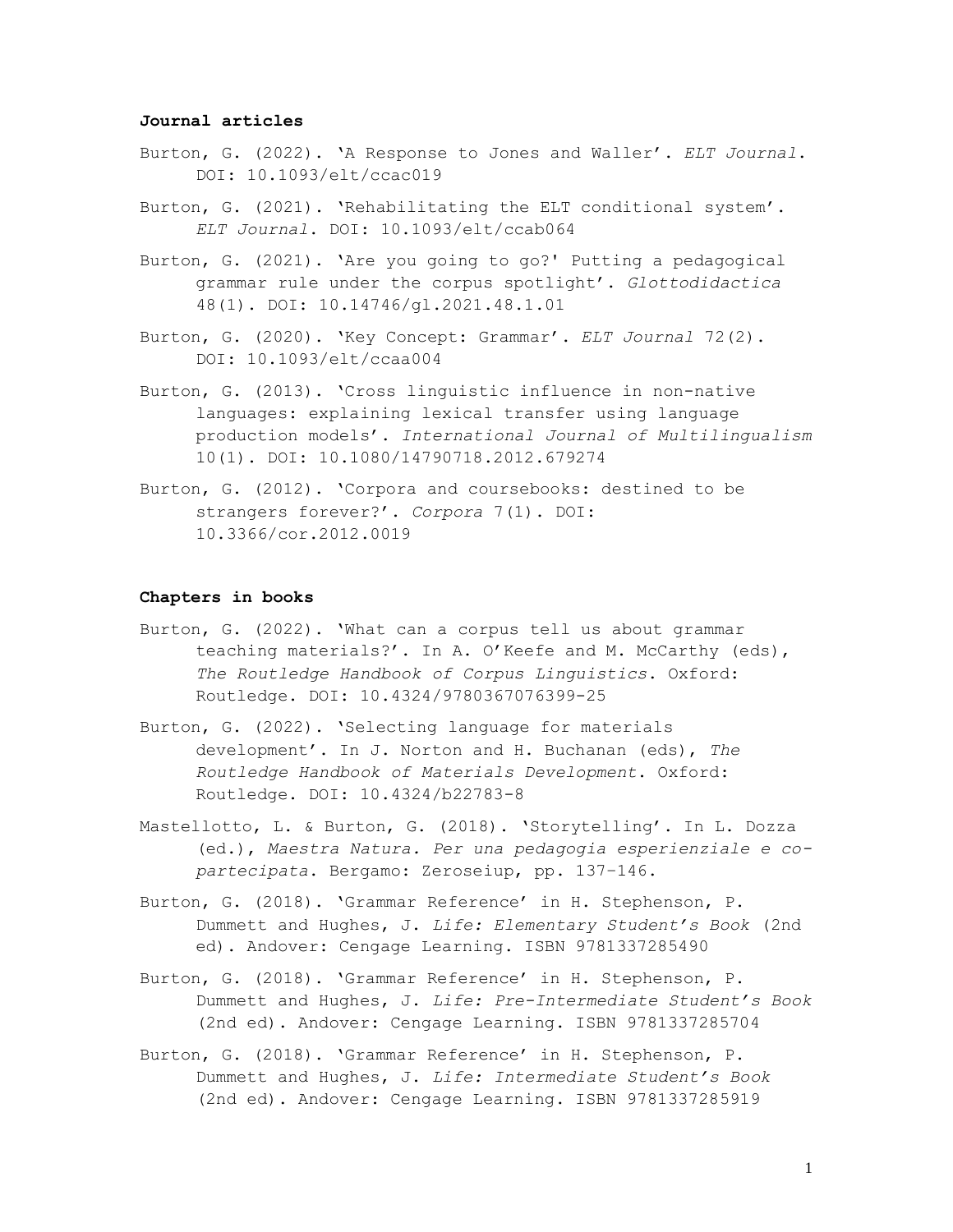- Burton, G. (2018). 'Grammar Reference' in H. Stephenson, P. Dummett and Hughes, J. *Life: Upper-Intermediate Student's Book* (2nd ed). Andover: Cengage Learning. ISBN 9781337286121
- Burton, G. (2018). 'Grammar Reference' in H. Stephenson, P. Dummett and Hughes, J. *Life: Advanced Student's Book* (2nd ed). Andover: Cengage Learning. ISBN 9781337286336

### **Books**

- Doff, A., Thaine, C., Puchta, H. Stranks, J., Lewis-Jones, P. and Burton, G. (2015). *Cambridge English Empower: Pre-Intermediate Student's Book* (2nd edition). Cambridge: Cambridge University Press.
- Hall, D. & Burton, G. (2020). *How to Write Grammar Presentations and Practice*. Oxford: ELT Teacher 2 Writer.
- Burton, G. (2017). *Personal Best: B1+ Student's Book*. Oxford: Richmond ELT (Santillana).
- Doff, A., Thaine, C., Puchta, H. Stranks, J., Lewis-Jones, P. and Burton, G. (2015). *Cambridge English Empower: Pre-Intermediate Student's Book*. Cambridge: Cambridge University Press.
- Burton, G. (2013). *Collins Academic Skills Series: Presenting*. London: HarperCollins.
- Burton, G. (2005). *Heroes Study Companion: Level 3.* Oxford: Oxford University Press.
- Burton, G. (2005). *Heroes Study Companion: Level 2.* Oxford: Oxford University Press.
- Burton, G. (2004). *Heroes Study Companion: Level 1.* Oxford: Oxford University Press.

### **Articles in professional journals**

- Burton, G. (2020). 'Glorious graphemes'. *English Teaching Professional* 126.
- Burton, G. (2013). 'Product plus process'. *English Teaching Professional* 86.